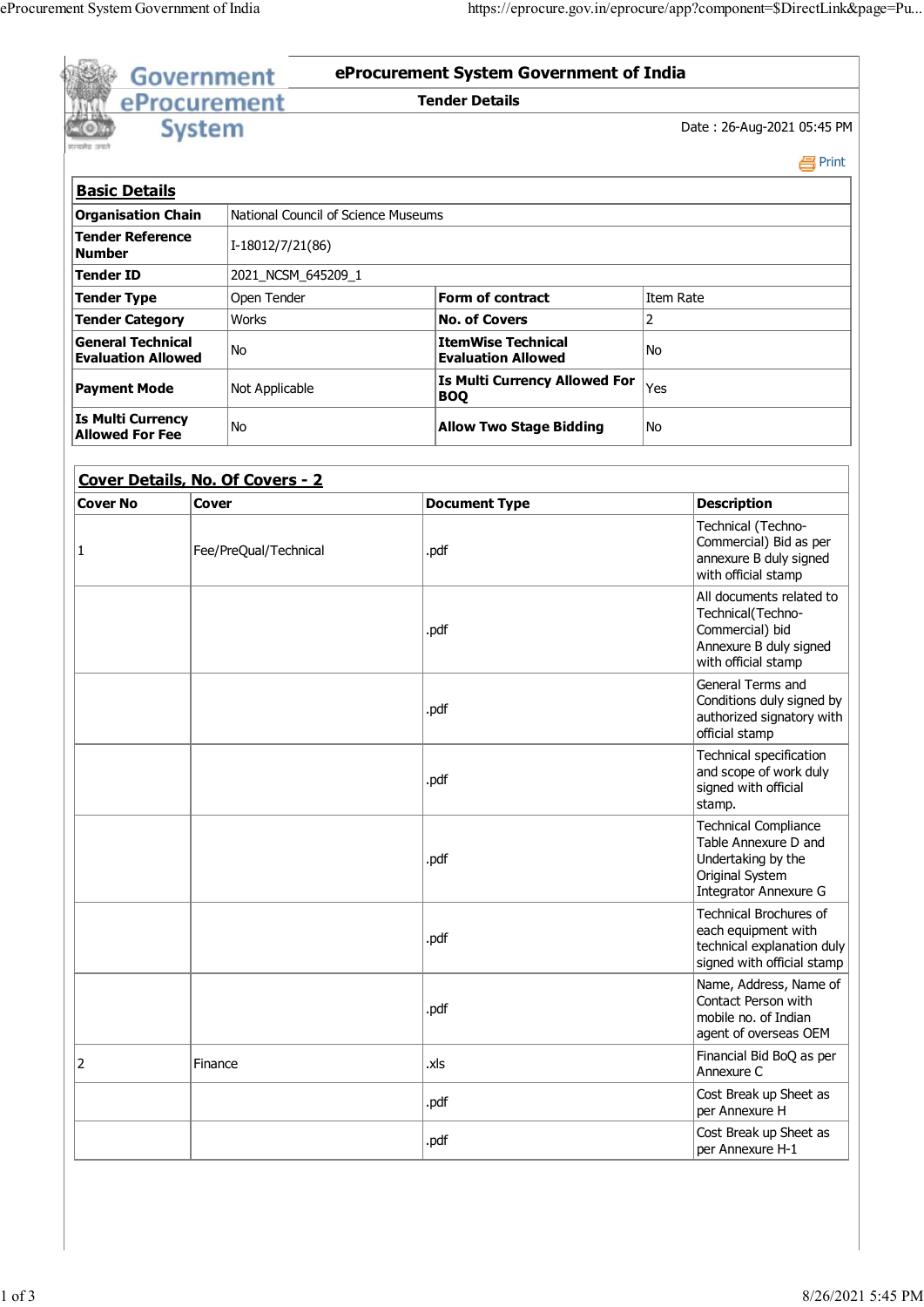|                                                                      |                                                          |      | Tender Fee Details, [Total Fee in ₹ * - 0.00] |                                                                                                                                                                                                             |                                                                                           |                           |                                |                                             | <b>EMD Fee Details</b>           |          |                          |                                       |                      |                                           |                                  |                  |
|----------------------------------------------------------------------|----------------------------------------------------------|------|-----------------------------------------------|-------------------------------------------------------------------------------------------------------------------------------------------------------------------------------------------------------------|-------------------------------------------------------------------------------------------|---------------------------|--------------------------------|---------------------------------------------|----------------------------------|----------|--------------------------|---------------------------------------|----------------------|-------------------------------------------|----------------------------------|------------------|
|                                                                      | Tender Fee in ₹<br><b>Fee Payable To</b>                 |      | 0.00<br>Nil                                   |                                                                                                                                                                                                             | <b>Fee Payable At</b>                                                                     |                           | Nil                            |                                             | EMD Amount in $\bar{\tau}$       |          | 0.00                     |                                       |                      | <b>EMD through</b><br><b>BG/ST or EMD</b> |                                  | <b>No</b>        |
| <b>Tender Fee</b>                                                    |                                                          |      | <b>No</b>                                     |                                                                                                                                                                                                             |                                                                                           |                           |                                |                                             |                                  |          |                          |                                       |                      | <b>Exemption Allowed</b>                  |                                  |                  |
|                                                                      | <b>Exemption Allowed</b>                                 |      |                                               |                                                                                                                                                                                                             |                                                                                           |                           |                                |                                             | <b>EMD Fee Type</b>              |          | Nil                      | fixed                                 |                      | <b>EMD Percentage</b>                     |                                  | <b>NA</b><br>Nil |
|                                                                      |                                                          |      |                                               |                                                                                                                                                                                                             |                                                                                           |                           |                                |                                             | <b>EMD Payable To</b>            |          |                          |                                       |                      | <b>EMD Payable At</b>                     |                                  |                  |
|                                                                      |                                                          |      |                                               |                                                                                                                                                                                                             |                                                                                           |                           |                                |                                             |                                  |          |                          |                                       |                      | Click to view modification history        |                                  |                  |
|                                                                      |                                                          |      | <b>Foreign Currency BOQ Details</b>           |                                                                                                                                                                                                             |                                                                                           |                           |                                |                                             |                                  |          |                          |                                       |                      |                                           |                                  |                  |
|                                                                      | S.No Currency                                            |      |                                               |                                                                                                                                                                                                             |                                                                                           |                           |                                |                                             | Conversion rate in ₹             |          |                          |                                       |                      |                                           |                                  |                  |
| 1                                                                    | <b>US Dollar</b>                                         |      |                                               |                                                                                                                                                                                                             |                                                                                           |                           | <b>NA</b>                      |                                             |                                  |          |                          |                                       |                      |                                           |                                  |                  |
| 2                                                                    | European Euro                                            |      |                                               |                                                                                                                                                                                                             |                                                                                           | <b>NA</b>                 |                                |                                             |                                  |          |                          |                                       |                      |                                           |                                  |                  |
| 3                                                                    | <b>British Pound</b>                                     |      |                                               |                                                                                                                                                                                                             |                                                                                           |                           | <b>NA</b>                      |                                             |                                  |          |                          |                                       |                      |                                           |                                  |                  |
|                                                                      |                                                          |      |                                               |                                                                                                                                                                                                             |                                                                                           |                           |                                |                                             |                                  |          |                          |                                       |                      |                                           |                                  |                  |
|                                                                      | Work / Item(s)                                           |      |                                               |                                                                                                                                                                                                             |                                                                                           |                           |                                |                                             |                                  |          |                          |                                       |                      |                                           |                                  |                  |
| <b>Title</b>                                                         |                                                          |      |                                               |                                                                                                                                                                                                             | Fully integrated functional fulldome digital 2D and active 3D immersive projection system |                           |                                |                                             |                                  |          |                          |                                       |                      |                                           |                                  |                  |
|                                                                      | <b>Work Description</b>                                  |      |                                               | Complete and fully integrated functional Fulldome digital 2D and active 3D immersive projection system<br>including comprehensive warranty, comprehensive maintenance and complete operations as per NIT of |                                                                                           |                           |                                |                                             |                                  |          |                          |                                       |                      |                                           |                                  |                  |
|                                                                      |                                                          |      | Tender                                        |                                                                                                                                                                                                             |                                                                                           |                           |                                |                                             |                                  |          |                          |                                       |                      |                                           |                                  |                  |
|                                                                      | <b>Pre Qualification</b>                                 |      |                                               |                                                                                                                                                                                                             | refer tender document                                                                     |                           |                                |                                             |                                  |          |                          |                                       |                      |                                           |                                  |                  |
| <b>Details</b>                                                       |                                                          |      |                                               |                                                                                                                                                                                                             |                                                                                           |                           |                                |                                             |                                  |          |                          |                                       |                      |                                           |                                  |                  |
|                                                                      | <b>Independent External NA</b><br><b>Monitor/Remarks</b> |      |                                               |                                                                                                                                                                                                             |                                                                                           |                           |                                |                                             |                                  |          |                          |                                       |                      |                                           |                                  |                  |
|                                                                      | <b>Show Tender Value in No</b><br><b>Public Domain</b>   |      |                                               |                                                                                                                                                                                                             |                                                                                           |                           |                                |                                             |                                  |          |                          |                                       |                      |                                           |                                  |                  |
| Tender Value in ₹                                                    |                                                          | 0.00 |                                               |                                                                                                                                                                                                             |                                                                                           | <b>Product Category</b>   |                                |                                             | Miscellaneous Sub category       |          |                          | <b>NA</b>                             |                      |                                           |                                  |                  |
|                                                                      |                                                          |      |                                               |                                                                                                                                                                                                             |                                                                                           |                           |                                |                                             | <b>Works</b>                     |          |                          |                                       |                      |                                           |                                  |                  |
|                                                                      | <b>Contract Type</b>                                     |      |                                               | Tender                                                                                                                                                                                                      |                                                                                           |                           | <b>Bid Validity(Days)</b>      |                                             |                                  | 180      |                          | <b>Period Of</b><br><b>Work(Days)</b> |                      |                                           | 450                              |                  |
| <b>Location</b>                                                      |                                                          |      |                                               | IGSC Planetarium, Patna,                                                                                                                                                                                    |                                                                                           |                           | <b>Pincode</b>                 |                                             |                                  | 800001   |                          | <b>Pre Bid Meeting</b>                |                      |                                           | <b>IGSC</b>                      |                  |
|                                                                      |                                                          |      |                                               | Bihar, India                                                                                                                                                                                                |                                                                                           |                           |                                |                                             |                                  |          |                          | <b>Place</b>                          |                      |                                           | Planetarium,                     |                  |
|                                                                      |                                                          |      |                                               |                                                                                                                                                                                                             |                                                                                           |                           |                                |                                             |                                  |          |                          |                                       |                      |                                           | Patna, Bihar,<br>India           |                  |
|                                                                      | <b>Pre Bid Meeting</b>                                   |      |                                               |                                                                                                                                                                                                             | Indira Gandhi Science                                                                     |                           |                                |                                             | Pre Bid Meeting Date 28-Sep-2021 |          |                          | <b>Bid Opening Place</b>              |                      |                                           | <b>NATIONAL</b>                  |                  |
| <b>Address</b>                                                       |                                                          |      |                                               | Complex Planetarium,<br>adalatganj, bailey road,<br>Patna, Bihar, India Pin 800                                                                                                                             |                                                                                           |                           |                                |                                             |                                  | 11:30 AM |                          |                                       |                      |                                           | COUNCIL OF                       |                  |
|                                                                      |                                                          |      |                                               |                                                                                                                                                                                                             |                                                                                           |                           |                                |                                             |                                  |          |                          |                                       |                      |                                           | <b>SCIENCE</b><br><b>MUSEUMS</b> |                  |
|                                                                      |                                                          |      | 001                                           |                                                                                                                                                                                                             |                                                                                           |                           |                                |                                             |                                  |          |                          |                                       |                      |                                           | <b>KOLKATA</b>                   |                  |
| <b>Should Allow NDA</b><br>Tender                                    |                                                          | No   |                                               |                                                                                                                                                                                                             |                                                                                           | <b>Allow Preferential</b> |                                |                                             | <b>No</b>                        |          |                          |                                       |                      |                                           |                                  |                  |
|                                                                      |                                                          |      |                                               |                                                                                                                                                                                                             |                                                                                           |                           | <b>Bidder</b>                  |                                             |                                  |          |                          |                                       |                      |                                           |                                  |                  |
|                                                                      |                                                          |      |                                               |                                                                                                                                                                                                             |                                                                                           |                           |                                |                                             |                                  |          |                          |                                       |                      |                                           |                                  |                  |
|                                                                      | <b>Critical Dates</b>                                    |      |                                               |                                                                                                                                                                                                             |                                                                                           |                           |                                |                                             |                                  |          |                          |                                       |                      |                                           |                                  |                  |
| <b>Publish Date</b><br>Document Download / Sale Start<br><b>Date</b> |                                                          |      |                                               | 26-Aug-2021 06:00 PM                                                                                                                                                                                        |                                                                                           | 27-Aug-2021 03:00 PM      |                                | <b>Bid Opening Date</b>                     |                                  |          |                          |                                       | 12-Oct-2021 12:00 PM |                                           |                                  |                  |
|                                                                      |                                                          |      |                                               |                                                                                                                                                                                                             |                                                                                           |                           |                                | Document Download / Sale End<br><b>Date</b> |                                  |          |                          |                                       | 11-Oct-2021 12:00 PM |                                           |                                  |                  |
| <b>Clarification Start Date</b>                                      |                                                          |      |                                               | 27-Aug-2021 03:00 PM                                                                                                                                                                                        |                                                                                           |                           |                                | <b>Clarification End Date</b>               |                                  |          |                          |                                       | 24-Sep-2021 04:00 PM |                                           |                                  |                  |
| <b>Bid Submission Start Date</b>                                     |                                                          |      |                                               | 04-Oct-2021 12:00 PM                                                                                                                                                                                        |                                                                                           |                           | <b>Bid Submission End Date</b> |                                             |                                  |          |                          | 11-Oct-2021 12:00 PM                  |                      |                                           |                                  |                  |
|                                                                      |                                                          |      |                                               |                                                                                                                                                                                                             |                                                                                           |                           |                                |                                             |                                  |          |                          |                                       |                      |                                           |                                  |                  |
|                                                                      |                                                          |      |                                               |                                                                                                                                                                                                             |                                                                                           |                           |                                |                                             |                                  |          |                          |                                       |                      |                                           |                                  |                  |
|                                                                      | <b>Tender Documents</b>                                  |      |                                               |                                                                                                                                                                                                             |                                                                                           |                           |                                |                                             |                                  |          |                          |                                       |                      |                                           |                                  |                  |
| NIT<br><b>Document</b>                                               |                                                          |      |                                               | <b>S.No Document Name</b>                                                                                                                                                                                   |                                                                                           |                           |                                | <b>Description</b>                          |                                  |          |                          |                                       |                      | <b>Document</b>                           |                                  |                  |
|                                                                      |                                                          | 1    |                                               | Tendernotice_1.pdf                                                                                                                                                                                          |                                                                                           |                           |                                | Tender Document                             |                                  |          |                          |                                       |                      |                                           | Size (in KB)<br>714.95           |                  |
|                                                                      |                                                          |      |                                               |                                                                                                                                                                                                             |                                                                                           |                           |                                |                                             |                                  |          |                          |                                       |                      |                                           |                                  |                  |
| Work Item                                                            |                                                          |      |                                               |                                                                                                                                                                                                             |                                                                                           |                           |                                |                                             |                                  |          |                          |                                       |                      |                                           | <b>Document</b>                  |                  |
| <b>Documents</b>                                                     |                                                          |      | <b>S.No Document Type</b>                     |                                                                                                                                                                                                             |                                                                                           |                           | <b>Document Name</b>           |                                             |                                  |          |                          | <b>Description</b>                    |                      |                                           | Size (in KB)                     |                  |
|                                                                      |                                                          |      |                                               | <b>BOQ</b>                                                                                                                                                                                                  |                                                                                           |                           |                                | BOQ_679212.xls                              |                                  |          | Price Bid BoQ Annexure C |                                       |                      | 278.00                                    |                                  |                  |